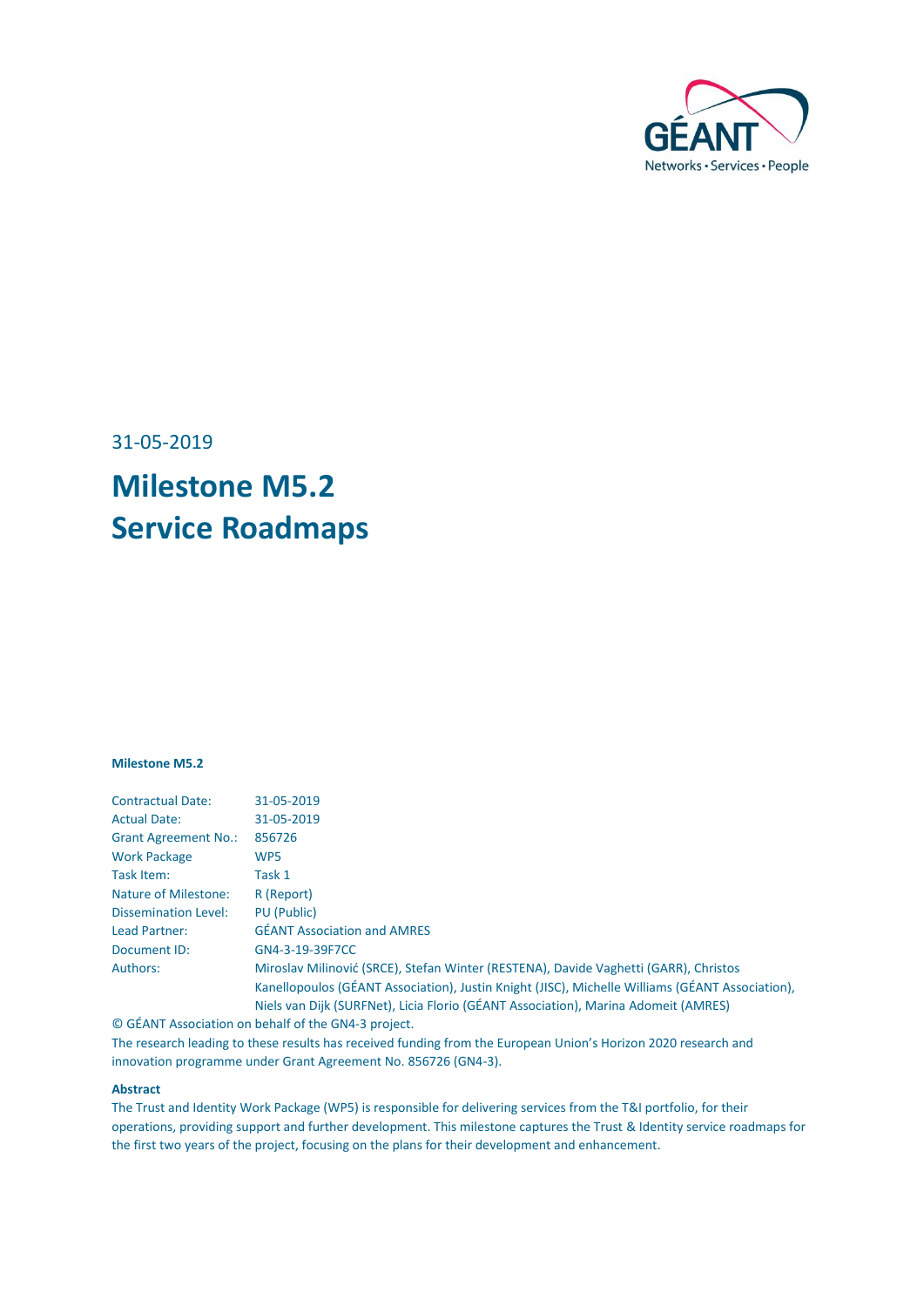

# **Table of Contents**

| <b>Executive Summary</b> |                                 | $\mathbf{1}$   |
|--------------------------|---------------------------------|----------------|
| $\mathbf{1}$             | Introduction                    | $\overline{2}$ |
| $\overline{2}$           | eduroam                         | $\overline{4}$ |
| 3                        | eduGAIN and Federation Services | $\overline{7}$ |
| 4                        | eduTEAMS                        | 10             |
| 5                        | InAcademia                      | 11             |
| 6                        | T&I Incubator                   | 13             |
| $\overline{7}$           | Conclusions                     | 15             |
| References               |                                 | 16             |
|                          | Glossary                        |                |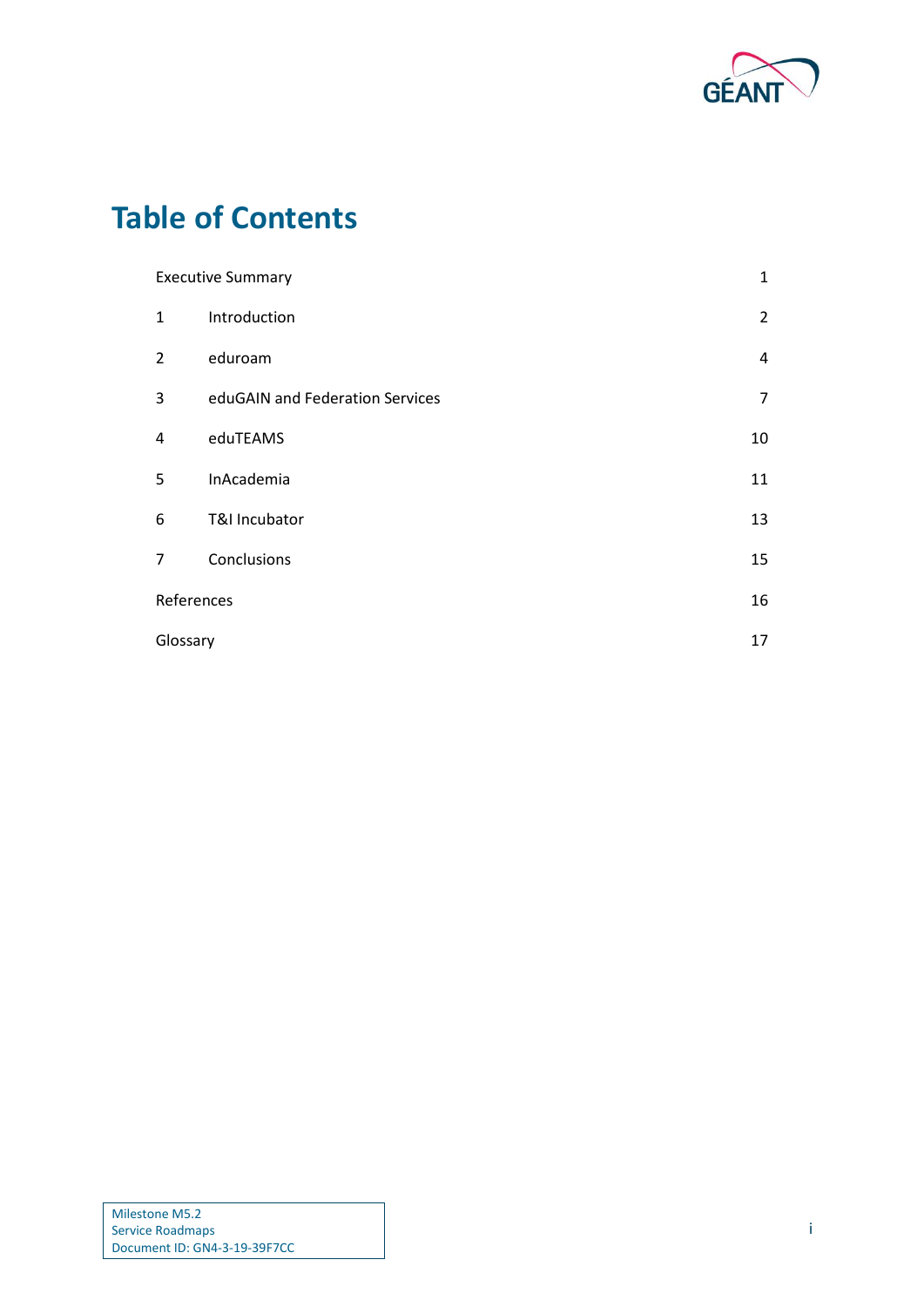

# <span id="page-2-0"></span>**Executive Summary**

This milestone defines committed and aspirational goals for the operations and deployment, enhancement and development roadmaps of the T&I services delivered via the GN4-3 project's Work Package 5. The roadmaps are defined for the period of up to two years, and they are based on the consultation with the wider stakeholder community that was conveyed during the White Paper preparation for the project. These roadmaps are subject to the continual review and updates especially on the aspirational goals. During the progress of the GN4-3 project, two more snapshots of the roadmap will be published in the subsequent Milestone reports. Further stakeholder consultation will take place to update roadmaps for the project period after 2021. These roadmaps will be adapted for their use by the Partner Relations, Outreach and Business Development team in Task 4 in this work package, to ensure conveying the appropriate message about the service plans to the stakeholder community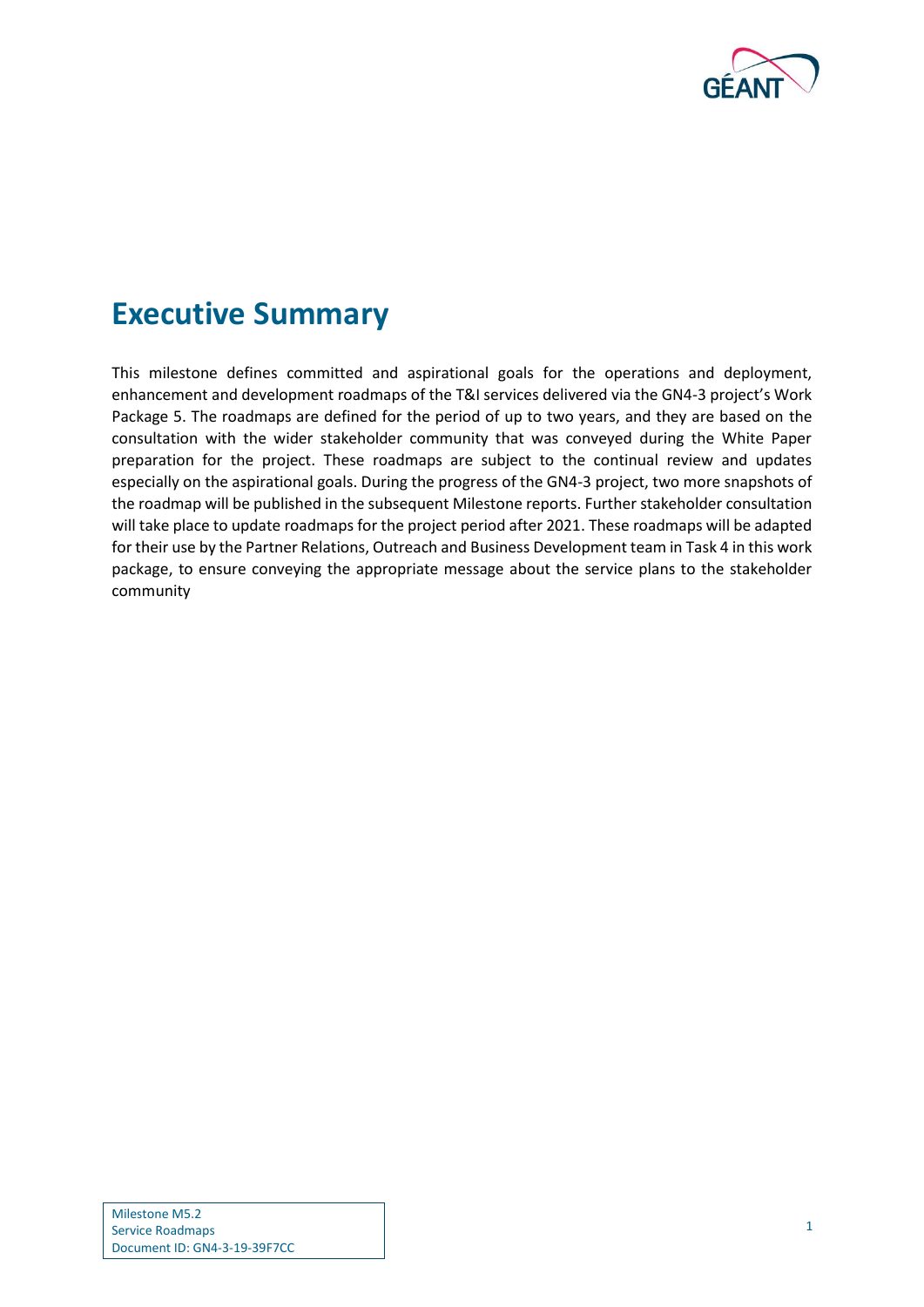

# <span id="page-3-0"></span>**<sup>1</sup> Introduction**

The Trust and Identity Work Package (WP5) is responsible for carrying out the innovation and development of T&I services, their operations and support, as well as for driving T&I services towards the anticipated maturity levels. From an operational perspective, WP5 ensures that T&I services in production are operated efficiently and securely, reach the availability and quality levels, with relevant procedures and documentation in place and provides the appropriate level of support. Services operations and support are performed as daily activities, following an agile approach when it comes to implementing improvements to processes and resources employed. The development of new features or major enhancements to services is performed according to the requirements gathered from the stakeholders, and plans are based on the available resources and prioritisation.

Services that are currently in the T&I portfolio are: eduroam, eduGAIN and federation services, eduTEAMS and InAcademia. Each service has an appointed service owner, who is responsible and accountable for the delivery of the service as a whole and for defining the service roadmaps. Service teams are internally organised to deliver operations, development and support functions for the services. For the new services, eduTEAMS and InAcademia, an agile approach is followed. This implies short sprints to frequently release software enhancements that address stakeholders requirements. The agile approach also requires a tighter integration between development, operation (hence the DevOps team) and support teams. For eduGAIN and eduroam, to ensure smooth transition and continuous integration (development), operational and development teams work closely together to use their full potential for enabling further service enhancement and deployment of new features.

During preparation for the GN4-3 project, wide-ranging stakeholder consultations were held in order to gather user requirements for further development and enhancement of the T&I services. Based on those findings, the developments that are in scope of the project are defined in the project proposal, and further work plans are due to individual services roadmaps.

This milestone summarises initial roadmaps for T&I services, for use during the first two years of the GN4-3 project. The purpose of these roadmaps is to define the timeline of further development and enhancement of the T&I services. They contain both committed and aspirational goals, and their content will be subject to ongoing evaluation and updates, based on the progress made and available resources. The roadmaps will be updated for subsequent milestones: M5.4 *Review and Updates of Service Roadmaps*, which is due August 2020, and M5.5 *Review and Updates of Service Roadmaps*, which is due November 2021. During the course of the project, periodic consultations with the stakeholder communities will be held in order to further inform and provide input for the roadmaps. Complementary to these service roadmaps, Task 2 in this work package is tasked with the incubation of new ideas or potentially disruptive T&I technologies that are considered sufficiently mature within the project TRL constraints. The Incubator is operating within predefined development cycles, and after each, the results of individual activities may be used by the service teams, therefore providing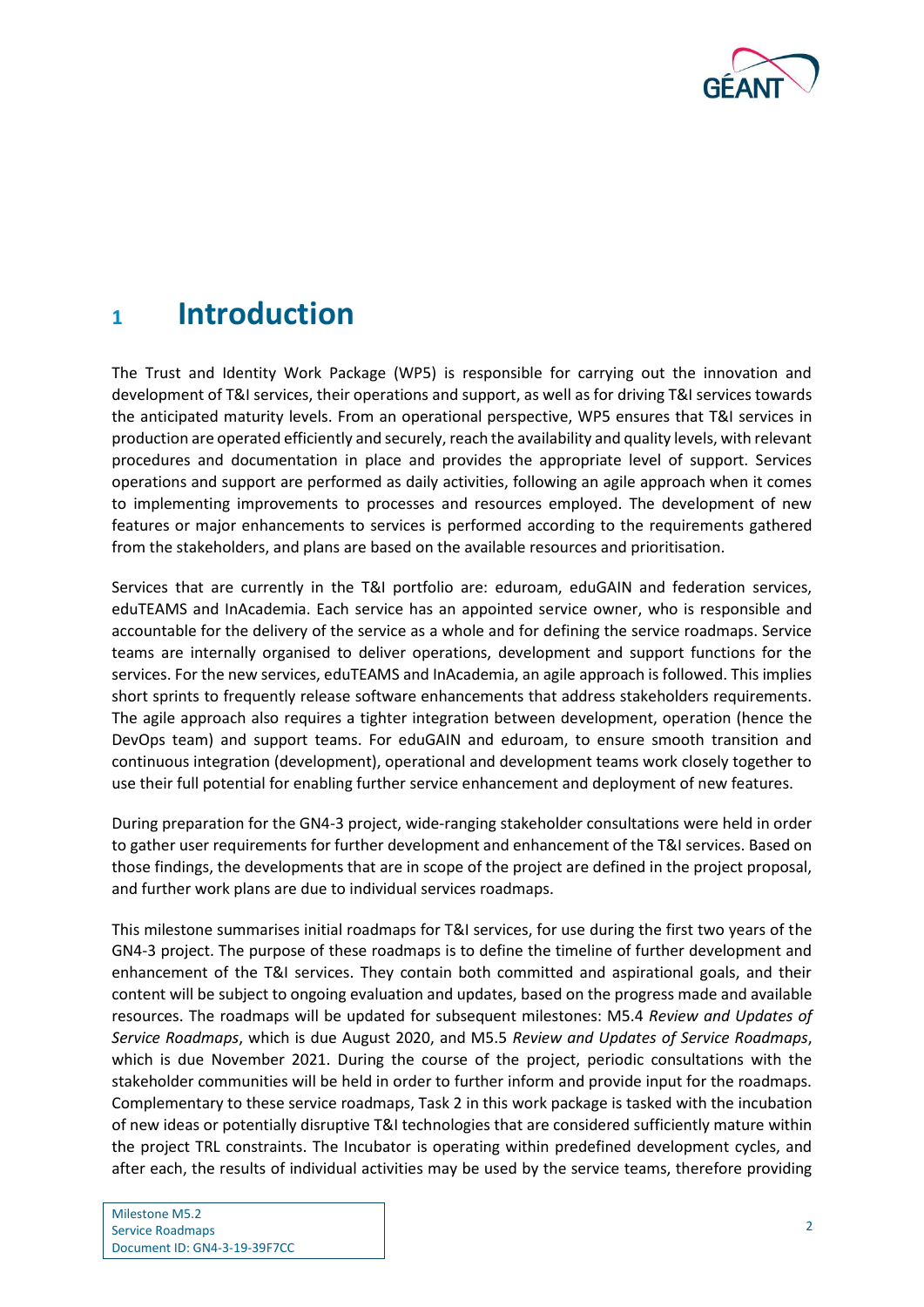

another input for the service roadmaps. The methodology and plans for the work of incubator in Task 2 is subject to Milestone M 5.3 *Incubator Methodology and Plans*, which is due June 2019.

GN4-3 project will through the work in this work package participate and follow other global initiatives that are in the domain of Trust and Identity, including:

- Resource Access for the 21st Century (RA21) project, aimed at optimising protocols across key stakeholder groups, with a goal of facilitating a seamless user experience for consumers of scientific communication. GÉANT participates in RA21 (to be renamed as the "Coalition for Seamless Access") together with other organisations such as STM [[STM\]](#page-17-1) and NISO [\[NISO\]](#page-17-2).
- Projects that expand the reach of eduGAIN to support student mobility use-cases as well as to enable the usage of eIDAS, such as MyAcademicID. These activities are carried out in close liaison with WP5 key people and its results will inform the development of eduGAIN beyond 2020.
- Key people in WP5 participates in several other relevant initiatives and projects namely: EOSC-Hub technical committee and the EOSC-Hub architecture work package, WISE community, REFEDS and IGTF. They report back to WP5 via the enabling community task (WP5 Task 4) and ensure that liaison and collaboration is ongoing.
- With the end of the AARC2 project, WP5 will continue to support some of the work to maintain and update the AARC architecture and policy results.

The following sections provide a summary of the T&I services delivered by Work Package 5, followed by the service roadmaps.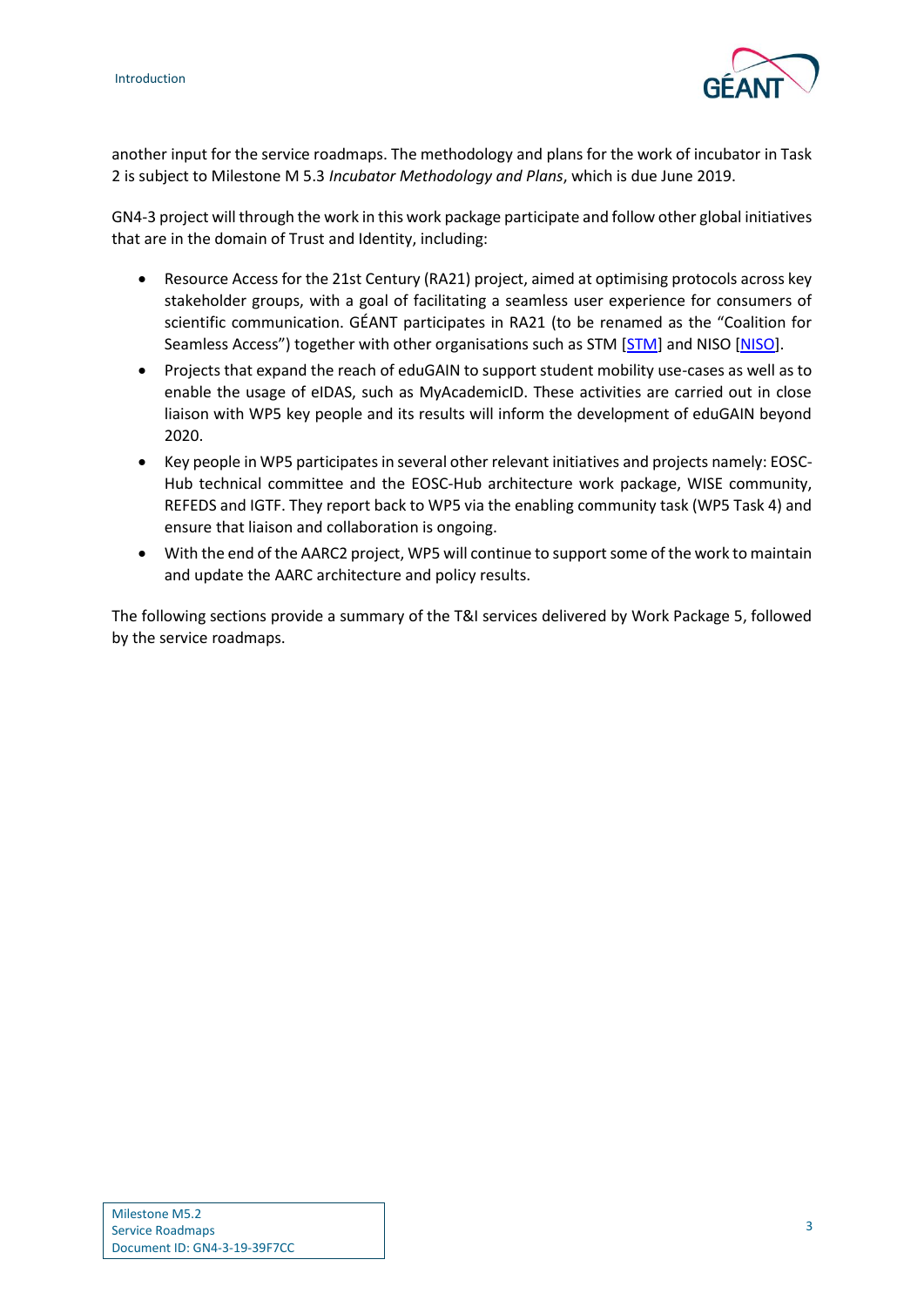

## <span id="page-5-0"></span>**<sup>2</sup> eduroam**

**Service Owner**: Miroslav Milinović (SRCE/CARNET)

eduroam is a worldwide roaming access service for the international research and education community. GÉANT coordinates the worldwide operations, operates the European core infrastructure and a number of supporting services for global use, and provides the relevant support. These services include:

- European Top-Level Radius servers in Netherland and Denmark
- Monitoring, Diagnostics and Metering tools [\[Monitor\]](#page-17-3)
- Database [\[DB\]](#page-17-4)
- Configuration Assistant Tool [\[CAT\]](#page-17-5)
- Managed eduroam IdP service [\[Host\]](#page-17-6)

GÉANT also works on further development and enhancement of eduroam with objectives to increase the ease of deployment for institutions and national roaming operators (NROs), improve the user experience for end users, and ensure that the quality of eduroam national deployments is as prescribed in the eduroam service definition.

The roadmap for the eduroam **operations, support and deployment of enhancements** for the first two years of the GN4-3 project focuses on the following areas:

### **eduroam Database Version 2.0**

The eduroam database is a key element of the supporting infrastructure. It serves as the central, authoritative collection of data about the institutions (NROs, service providers (SPs) and identity providers (IdPs) participating in the eduroam service. It provides input to other services such as CAT and eduroam Managed IdP [\[eduManIdP\]](#page-17-7), and is the source of data for build of the eduroam service locations map, etc. Version 2.0 of the database specification implements various improvements and brings novelties such as the ability to mark areas covered by eduroam's wireless signal. The plans are to finish the migration to v2.0 db format and to align the eduroam supporting tooling with the new format.

### **eduroam Audit**

With eduroam in more than 100 countries, thousands of IdPs and SPs, it is time to introduce an auditing system in order to regularly check if participating organisations are following the eduroam policies and recommendations. The audit system will promote those who are implementing eduroam according to the current best practices, and at the same time, warn those who are providing a substandard service level. The eduroam audit will be developed as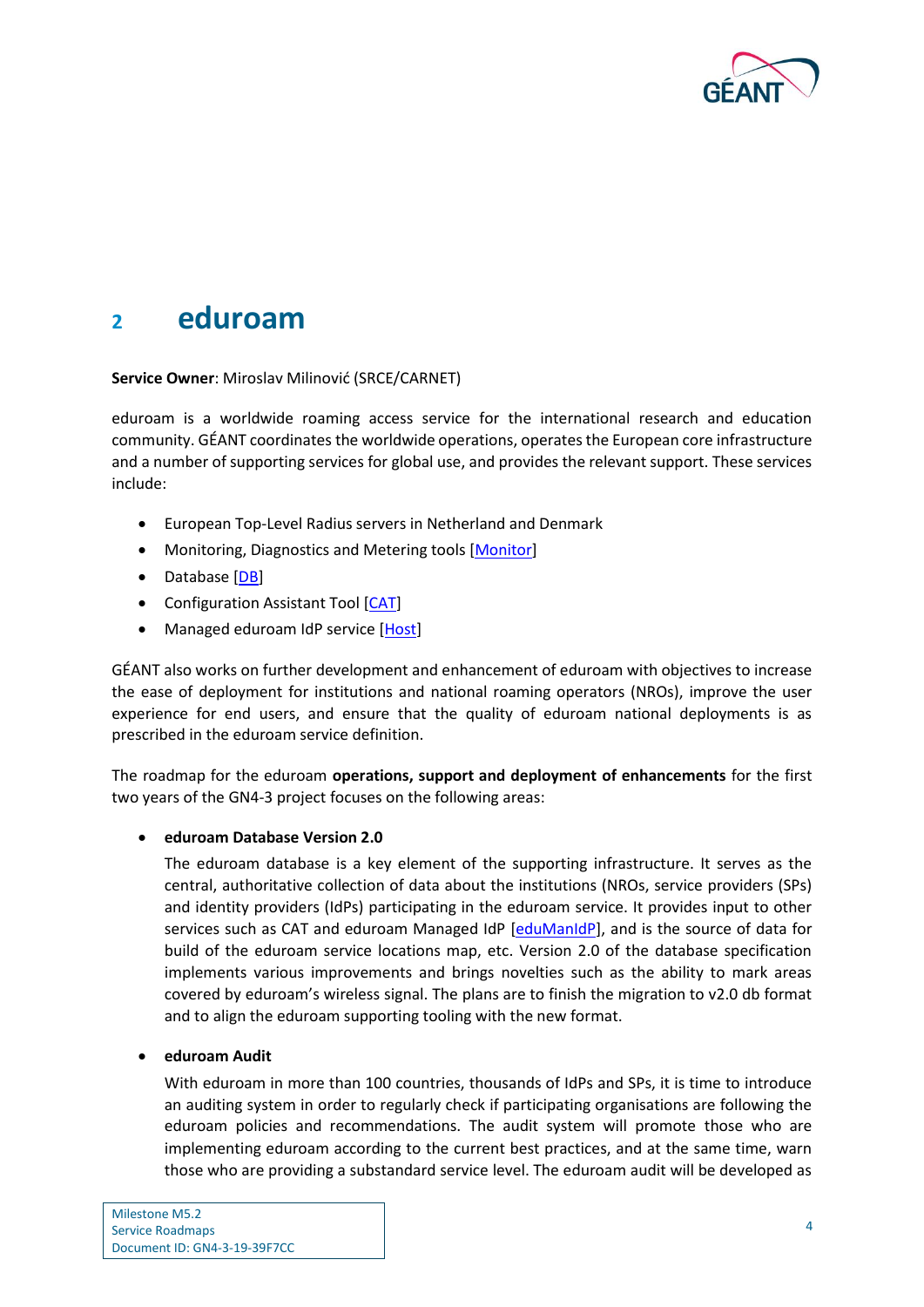

a combination of manual and automatic tests, partially run by the eduroam operations team and partially in a self-service assessment manner that will enable participating organisations to evaluate their deployments against the policies and best practices. The plans are to define the audit procedure and accompanying tools, run pilots for European NROs, adapt the audit process based on the pilot results, and finally, to perform first official NRO audits.

### **eduroam Policy Update**

eduroam service definition and policy are defined by the documents that originated in 2008. The last update of these documents was in 2012, and since then there have been changes in both technology and organisational aspects that require next update of these documents. It is planned to carry out the update by collecting the input from the stakeholders, drafting the new policy and finalising it after another round of consultations with the eduroam Steering Group (SG) and Global eduroam Governance Committee (GeGC).

### **Continuous Operations, Deployment of Enhancements, Support and Engagement**

The eduroam team will continue to operate eduroam core and supporting services, manage NRO membership for Europe and provide global support via official support channel. It will work on enhancing of the operational processes and resources in an agile manner. The work in supporting new NROs to join eduroam service will continue in collaboration with GÉANT **partners** relation, global outreach and business **development** teams. GÉANT Learning and Development Team (GLAD) will with the expertise from eduroam team support the community by together delivering eduroam trainings and learning materials. Engagement with NROs, wider community and standardisation bodies will be continued via engagement in European Confederation eduroam Steering Group (SG), Global eduroam Governance Committee (GeGC) and contribution to global standards and/or R&E community profiles.

The roadmap for the eduroam **development** for the first two years of the GN4-3 project focuses on following areas:

### **eduroam Managed Service Provider (SP)**

eduroam Managed SP is being developed with the goal to take away the complexity of operating an eduroam RADIUS server from Service Providers. eduroam Managed SP is a multilevel, multi-tenant system operated by the eduroam operations team. It allows the creation of an eduroam SP without the deployer requiring any knowledge of the eduroam architecture. It is planned to develop and implement the prototype of the service, run the service pilot, and in 2021, to transition the service to production.

### **Certificate Provisioning Redesign**

The current eduPKI certificate provisioning that is used to enable RadSec deployments has proven to be a heavy and unscalable solution for the global eduroam community. The WP5 team aims to redesign the process so that it will provide a simple click-through browser experience to issue certificates. It will also action semi-automated eligibility checks, exploiting data structures of the official eduroam database, and issue certificates in near-real-time using eduPKI SOAP API.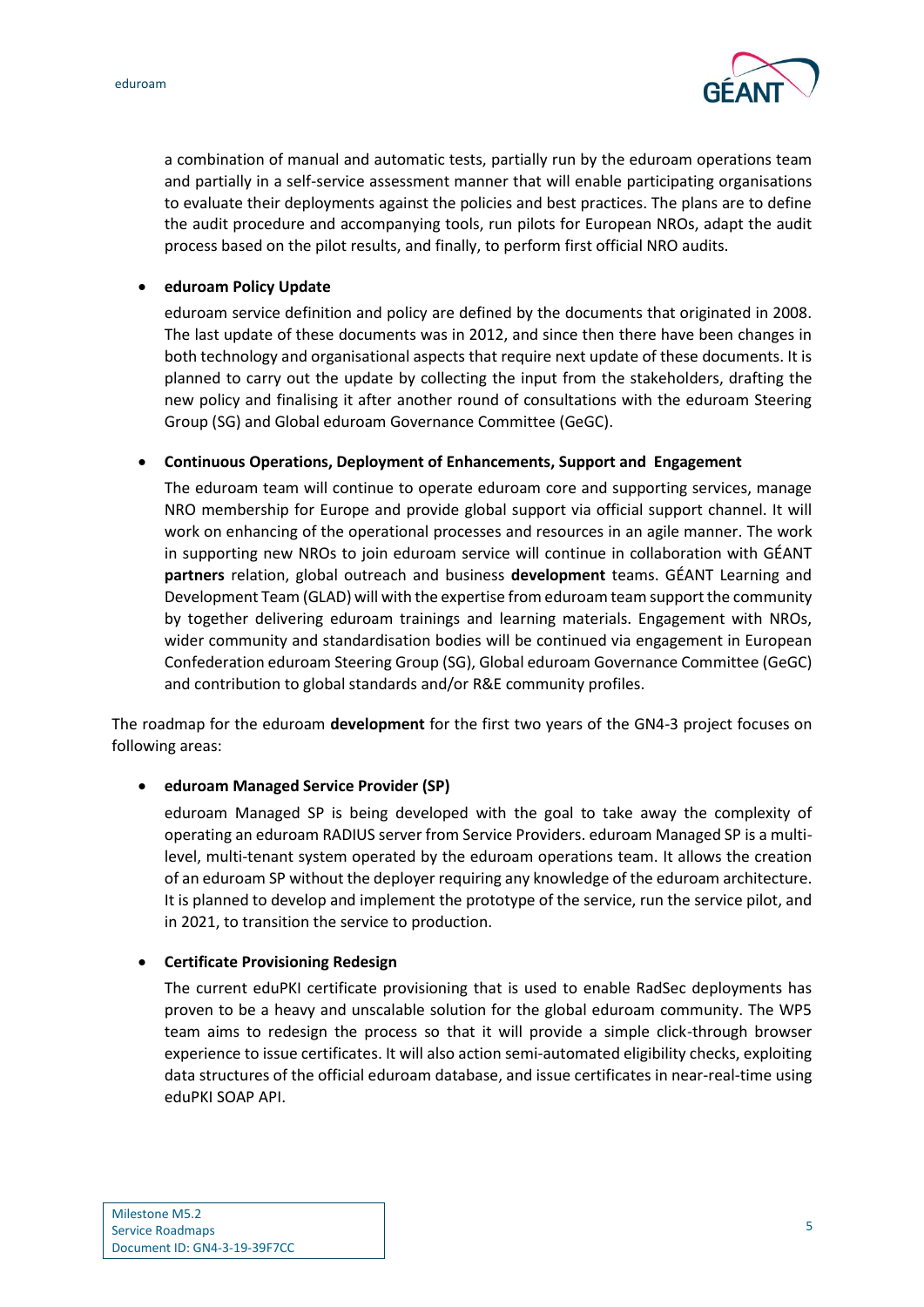



## **eduroam Diagnostics**

The main goal of this activity is to bring the monitoring and diagnostics tools as close to the end-user experience as possible. The team combines the data acquired via the eduroam database, current monitoring and measurement services with other supporting tools, like CAT. This is complemented with the design and development of monitoring probes that verify the health of the eduroam service at individual service locations.

## **Continuous Service Improvements**

eduroam supporting services use in-house developed solutions. These require maintenance through continuous development and enhancement to the tooling and software, which will be delivered in an agile manner.

The timeline for the eduGAIN roadmap is available online [\[Roadmap\]](#page-17-8).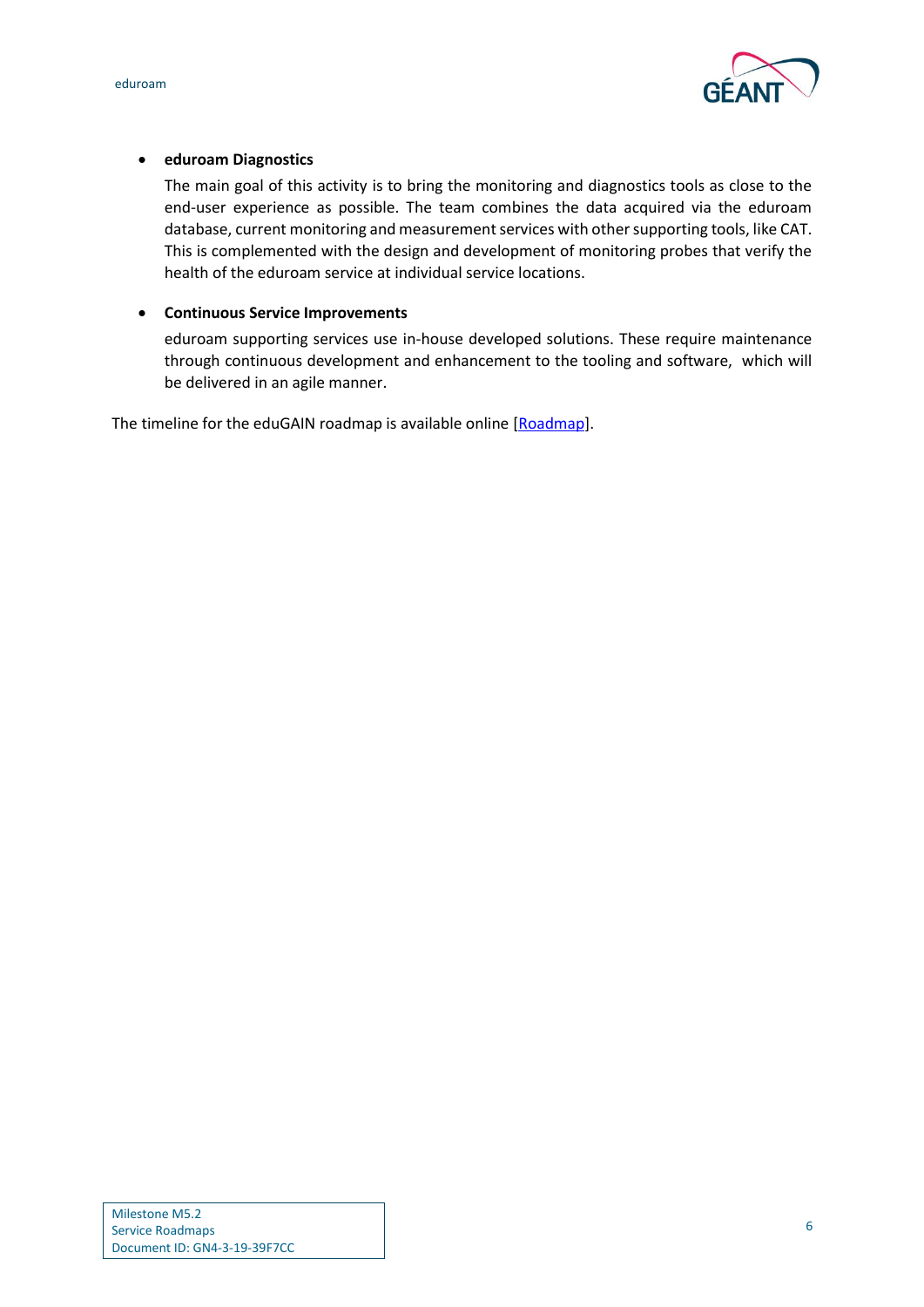

# <span id="page-8-0"></span>**<sup>3</sup> eduGAIN and Federation Services**

### **Service Owner**: Davide Vaghetti (GAAR)

eduGAIN is one of GÉANT's key Trust and Identity services, allowing trusted digital identities to be used to securely access available web resources. GÉANT operates a number of core and supporting global-level services, and also provides the relevant support. These services include:

- Metadata Service (MDS) [\[MDS\]](#page-17-9)
- Metadata Validator [\[Validator\]](#page-17-10)
- Technical site, including various tools and status information [\[Tech\]](#page-17-11)
- Entities database [\[Entities\]](#page-17-12)
- Federation as a Service (FaaS)

GÉANT also works on the further development and enhancement of eduGAIN with the objective to improve ease of deployment for institutions and identity federations, enhance user experience and ensure that identity federations are operating in accordance with the defined eduGAIN profiles and best practices. This work also scales the service for future demands in terms of quality, usability, security and growth.

The roadmap for eduGAIN **operations, support and deployment of enhancements** for the first two years of the GN4-3 project focuses on the following areas:

### **eduGAIN Operations**

The current certificate holding the eduGAIN signing key expires on 1 July 2019. This may cause verification problems for some federations depending on the verification method in use. To address this, at a minimum a new certificate needs to be issued. Long-term the eduGAIN signing key should also be replaced as it currently has a key length of 2048 bits which is less than the minimal length of 3072 bits recommended to new eduGAIN participants. The central service should conform to the same restrictions. To address these issues, a team will be formed comprising the eduGAIN Service Owner, the eduGAIN-OT and subject experts from the R&E community. This team will define the plan for redesigning the metadata signing practice and put together a proposal for the short- and long-term strategy for different scenarios. The short-term plan will address the upcoming key expiration, while in the long-term redesigned metadata service practices will be proposed to reach the required security levels in eduGAIN key management and signing. This work is expected to be done in cooperation with the entire eduGAIN community and will result in a new procedure for signing the eduGAIN aggregate.

Improvements to eduGAIN operations will be continually introduced, starting with the following plan at beginning of 2019: switch from a country-centric eduGAIN database to a federation-centric one, enable the automatic warning system for metadata issues, introduce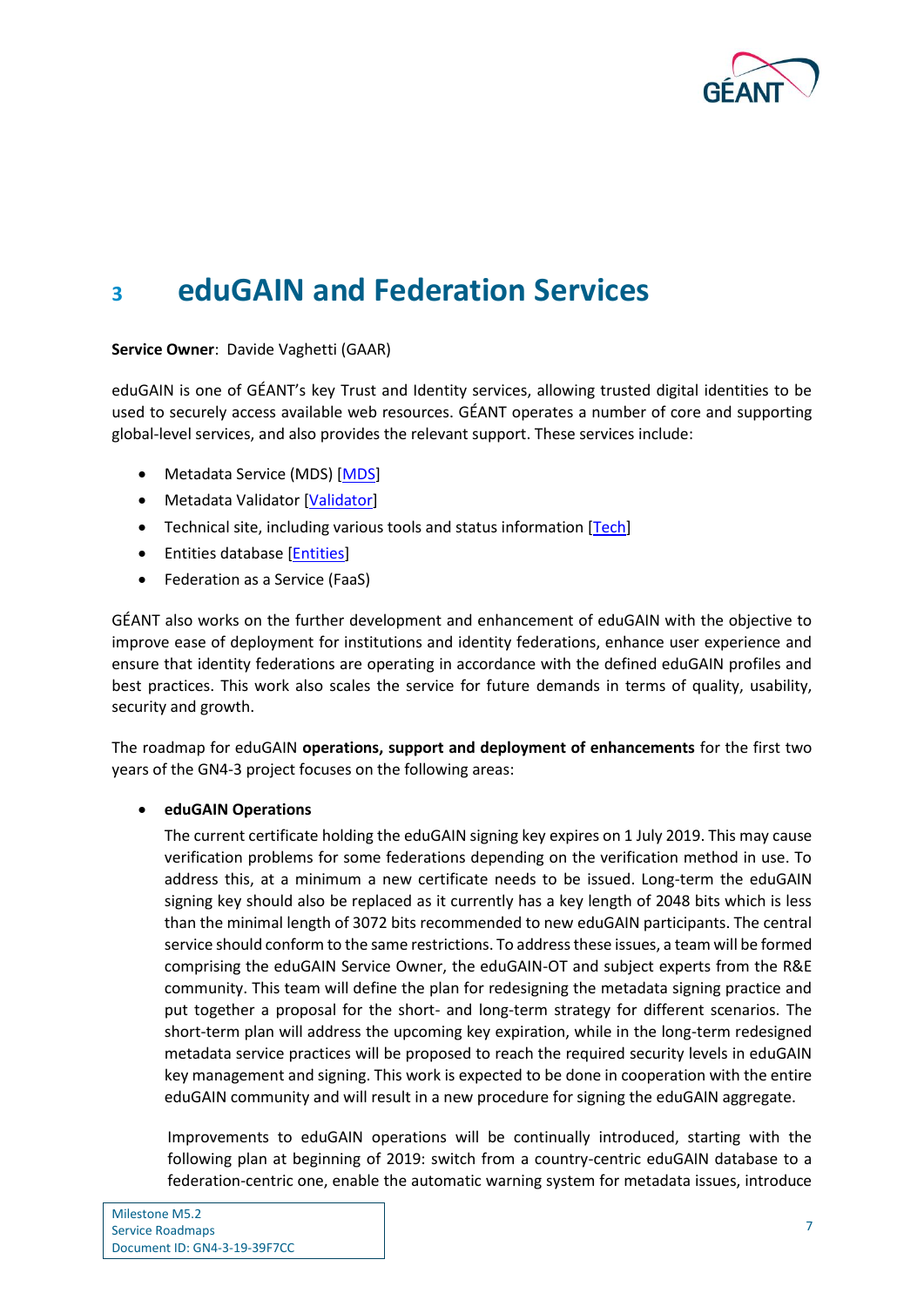

versioned metadata feeds and establish a public registry of incidents for the core eduGAIN services.

### **eduGAIN Support**

eduGAIN support was established in 2018 as a first level support, separate from the eduGAIN operational team that provides higher support levels when needed. Early in 2019, the support team will start an extensive training activity to get new team members up to speed and independent within the current year. Support is reactive, responding to enquiries that are sent to support@edugain.org. To monitor compliance with the eduGAIN profiles, support also works in a proactive manner, reacting to errors and warnings that are identified by various eduGAIN checking tools. The support team will gradually widen the scope of the proactive support by adding other eduGAIN checking tools and services (such as eduGAIN Connectivity Check and the eduGAIN Code of Conduct), and react to errors and warnings following processes that still need to be defined.

Previous work in the GÉANT project, the Sirtfi working group and in REFEDS revealed a strong requirement for a central role to support the Sirtfi framework and coordinate the resolution of security incidents that involve entities from multiple federations. The plans foresee the development and introduction of a security support function for eduGAIN by defining procedures and putting relevant tooling in place, piloting the function and then making it fully operational.

### **eduGAIN Policy**

Documents that define the eduGAIN constitution, governance, procedural and technical requirements as well as technical profiles used within the eduGAIN services are part of the eduGAIN policy framework. The metadata aggregation practice statement is an addition to the eduGAIN SAML Profile document [\[eduGAIN-Profile\]](#page-17-13) and describes the methods used to facilitate interfederation. Technical operational details about metadata signing, publication and other procedures are part of the eduGAIN Operational Practice statement.These two documents are available in draft versions and will be finalised by 2019. As decided by the eduGAIN SG, it is planned to enforce the new Metadata Registration Practice Statement, which defines the joining process and the management of the membership in the Identity Federations that are part of eduGAIN, and the new eduGAIN SAML profile.

## **Continuous Operations, Support and Deployment of Enhancements, Support and Engagement**

The eduGAIN team will continue to operate eduGAIN core and supporting services, and FaaS, manage identity federation membership of eduGAIN and provide support via an official support channel. It will work on enhancing operational processes and resources in an agile manner. The work in supporting new identity federations to join eduGAIN service will continue in collaboration with GÉANT partners relation, global outreach and business development teams. Using the eduGAIN team's expertise, the GÉANT Learning and Development team (GLAD) will support the community by together delivering relevant trainings and learning materials. Engagement with identity federations and the wider community will be continued via participating in the eduGAIN Steering Group (SG) and the activities of REFEDS, AEGIS, FIM4L, FIM4R, CACTI, etc. More specifically, the eduGAIN service will collaborate with the REFEDS working groups to maintain and develop all the policy frameworks relevant to eduGAIN, such as the GEANT Code of Conduct Version 2 (this will also cover the investigation of establishing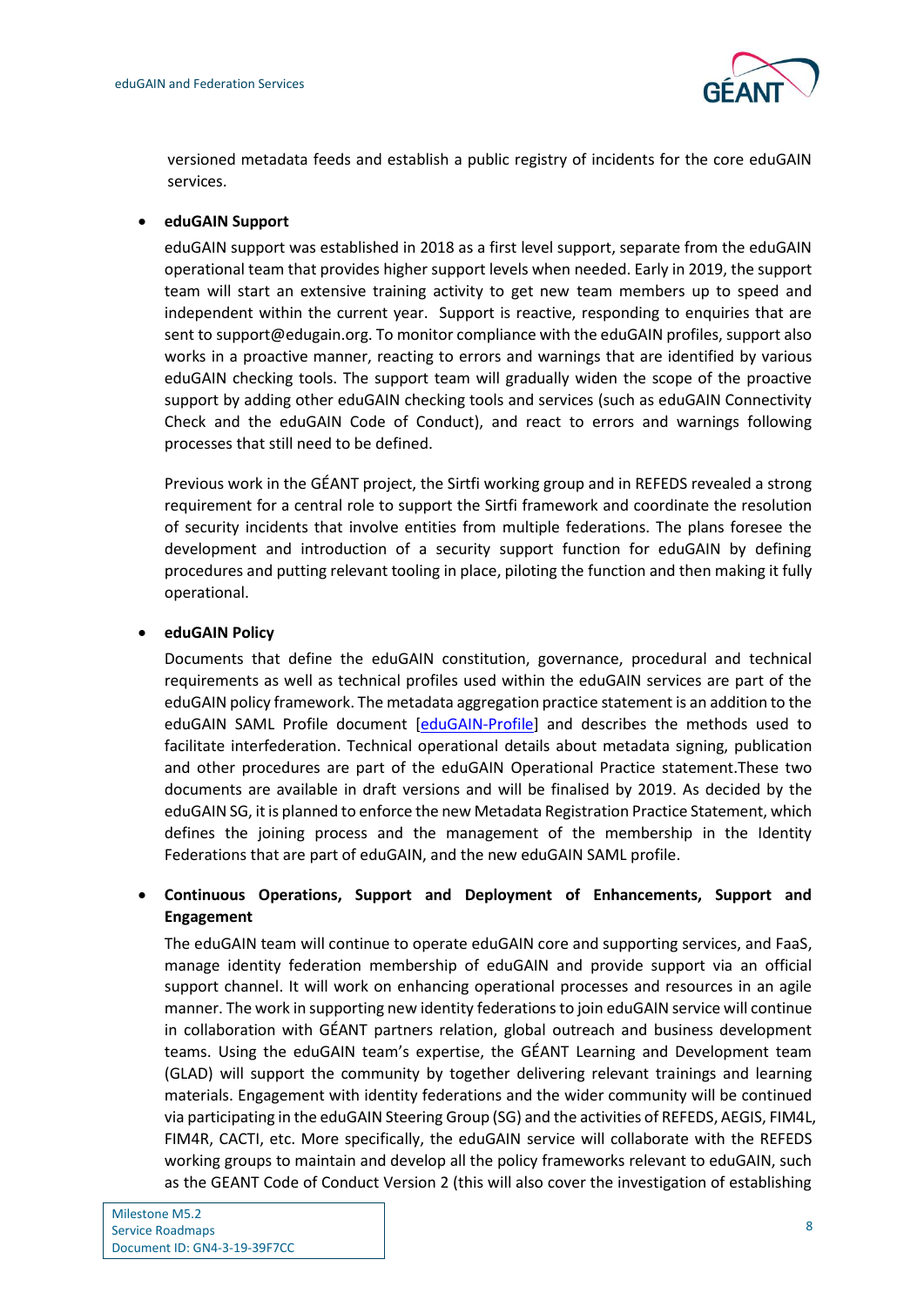

a monitoring body as required by GDPR Article 41), the Research and Scholarship Entity Category and Sirtfi. The eduGAIN service will also engage with the OpenID Connect community through participation in the activities of the OIDF Research and Education working group.

The roadmap for the eduGAIN **development** for the first two years of the GN4-3 project focuses on the following areas:

### **F-ticks for eduGAIN**

Authentication statistics and measurements enabled via eduGAIN interfederation provide important metrics for quantifying and understanding the service usage and patterns. This is necessary to fully comprehend the eduGAIN value and drive further improvements. The F-ticks format, database for collection and visualisation mock-up was developed during GN4-2, which lead to a pilot with first adopting identity federations. The technical work will be completed by implementing the final data collection setup and visualisation using an off-the-shelf platform. In parallel, a plan will be defined and executed for the adoption of the F-ticks service by identity federations and IdPs with the goal to reach a critical mass of entities sending the data. Finally, in 2020, the service is planned to start running based on the adoption.

### **Campus IdP Toolkit**

To ease the burden of deploying technical infrastructure for IdPs, GN4-2 developed a campus IdP toolkit and provisioning platform. The campus IdP toolkit technology is ready to be used and the plan is to test the product by using it within an identity federations hosting service. After the testing period, the toolkit offering will be prepared for wider use by compiling the necessary manuals and documentation and setting up support, with the goal to productise the offering.

### **•** Sirtfi checking tool

For entities claiming support for Sirtfi, a regular response test exercise needs to be undertaken. In a previous project phase, a tool with basic functionalities to perform the response test was developed. It is planned to define the workflows for automatic and manual use of the tool in collaboration with the Sirtfi working group. These workflows will be implemented within the tool, and use of the tool is planned to start as soon as a basic workflows becomes available.

### **Continuous Service Improvements**

eduGAIN technical site and checking tools use in-house developed solutions. These require maintenance through continuous development, and enhancements to the tooling and software, which will be delivered in an agile manner. Moreover, some of the checks that are performed will be updated according to the specification or the policy to which they relate, such as the GEANT Data Protection Code of Conduct (CoCo) v1 monitoring tool, which will be updated once version 2 of the CoCo is issued.

The timeline for the eduGAIN roadmap is available online [\[Roadmap\]](#page-17-8).

During the course of the next two years, additional items may be added to the roadmap, based on the available resources in the eduGAIN team. Those items include input from the Incubator task (see Section 6) and input from REFEDS, such as the service catalogue for the interfederation context etc.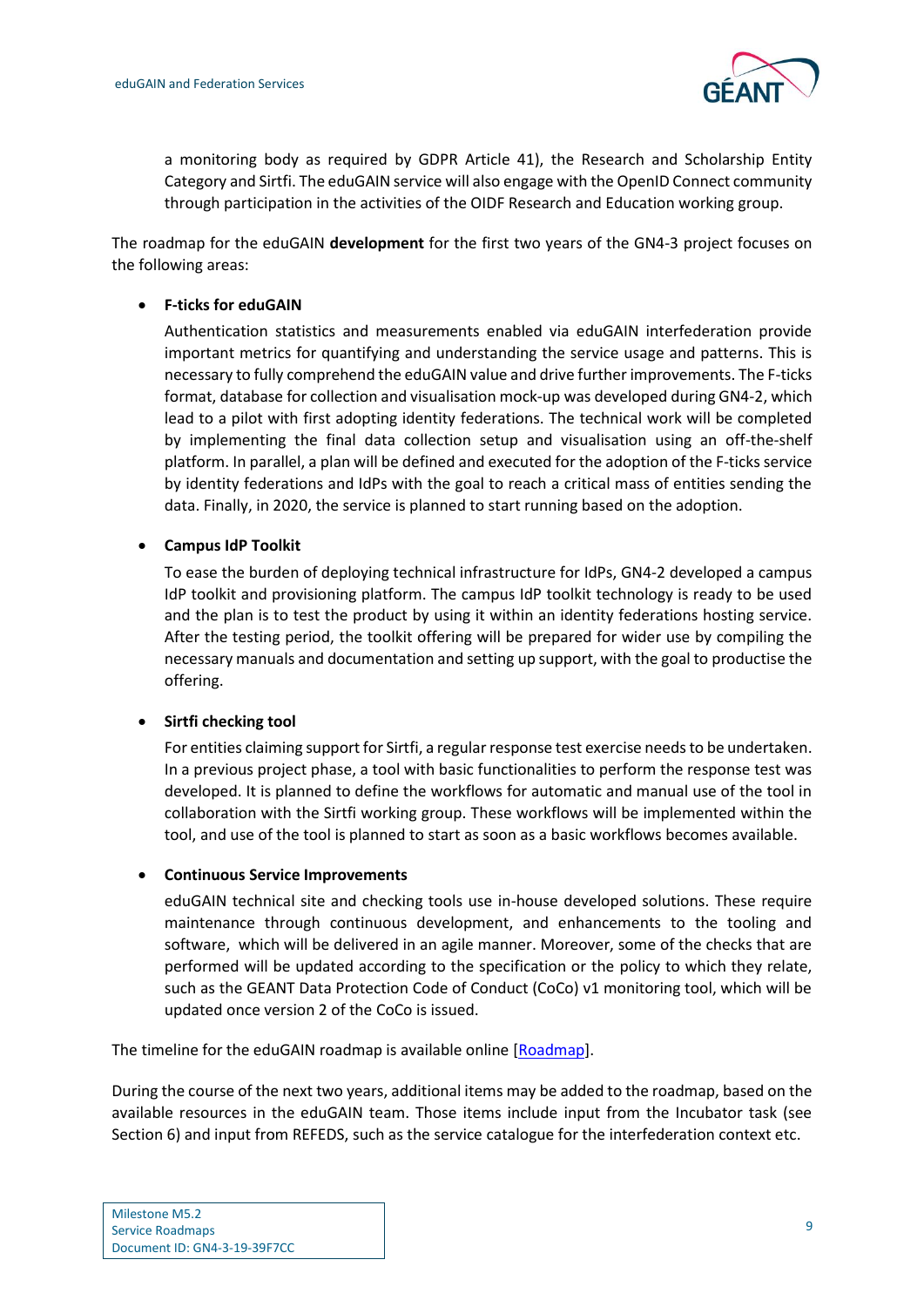

# <span id="page-11-0"></span>**<sup>4</sup> eduTEAMS**

### **Service Owner**: Christos Kanellopoulos (GÉANT Association)

The eduTEAMS service enables research and education communities to securely access and share common resources and services. Leveraging the ubiquitous presence of eduGAIN federated identities, eduTEAMS enables communities to securely authenticate and identify their users, organise them in groups, assign them roles and centrally manage access rights for using community resources. As research is not confined to research institutes and universities, eduTEAMS caters also for users coming from the industry or citizen scientists who may not have access to eduGAIN. eduTEAMS is a TRL9 service.

In the beginning of the GN4-3 project, eduTEAMS is a fairly new service and therefore, the work focuses on ensuring the service adoption by the R&Е communities. The technical development of the eduTEAMS service is driven by the priorities of the early adopter communities, and is done in an agile manner, following ongoing updates of the technical development roadmap.

The roadmap for the eduTEAMS for the first two years of GN4-3 project focuses in following areas:

### **Service adoption and Business Development**

Work with various R&E communities who are early adopters of the eduTEAMS offerings. At the moment of writing this document, eduTEAMS works with a number of research communities such as : Life Sciences (EOSC-Life), Photon and Neutron Community (PaNOSC), Earth Sciences (NextGEOSS) and with SURFnet Science Collaboration Zone on the national deployment for the eduTEAMS. In plan is to continue active engagement with the R&Е communities via different forums, and to bring in new communities that will use the service.

### **Technical Development**

The plan is to continue the development of new features, such as the introduction of the stepup authentication service, improved registration flows for service providers, active role selection, support for the AARC project outcomes ( specifically the AARC-G021 "Exchange of specific assurance information between Infrastructure" and AARC-G031 "Guidelines for evaluating the combined assurance of linked identities") and improved handling of user identifiers. Since eduTEAMS employs an agile approach of development, the development roadmap is also frequently updated, which is why it is available for public at [\[eduTEAMS\\_roadmap\]](#page-17-14).

### **Continuous Operations and Support**

Operate the service and provide support on a daily basis. The plan is to scale up the operational team and resources so that they are fit to operate and deploy new eduTEAMS instances for dedicated and bespoke service offerings.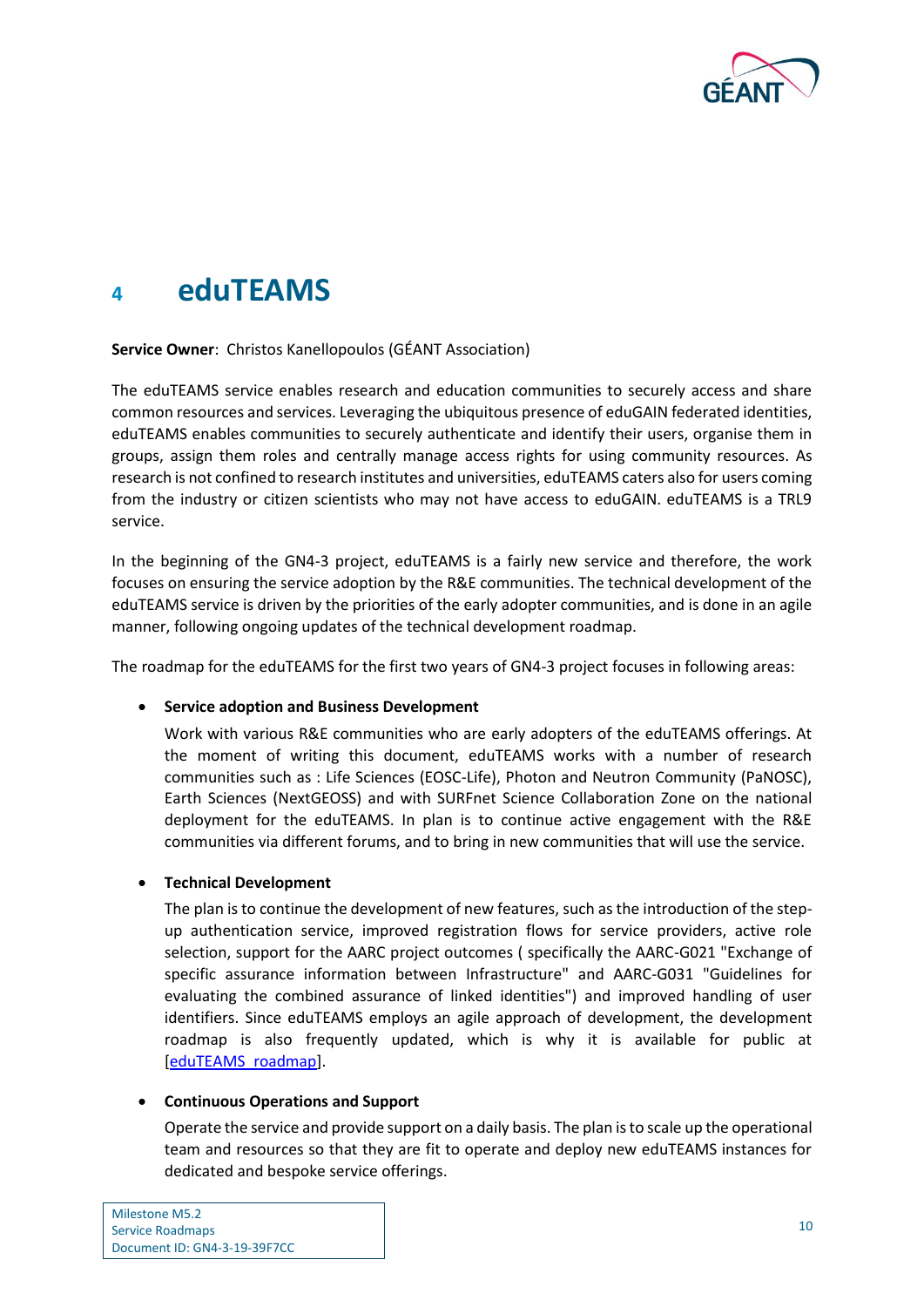

# <span id="page-12-0"></span>**<sup>5</sup> InAcademia**

InAcademia is a service that allows online retailers and other SPs not connected to an identity federation and eduGAIN the means to easily validate if a customer is a student or is affiliated to an educational institute in another way. For user authentication, InAcademia uses the Identity Providers available in eduGAIN. At the beginning of the GN4-3 project, InAcademia has already passed the technical pilot and reached TLR8. The service continues with a business pilot for the first merchants to use the service. The development of InAcademia follows a stronger agile approach that utilises short sprints to frequently release software enhancements that address stakeholders' requirements.

The roadmap for the InAcademia for the first two years of GN4-3 project focuses in following areas:

### **Launch of the service to production**

At the beginning of the GN4-3 project, InAcademia is running the Phase 1 Pilot with merchants, at no cost at point-of-service use. The purpose of the pilot is to validate the anticipated business model and prepare for next phase of the pilot that will involve a pay-to-use model. Based on the outcomes of this Phase 1 Pilot, it is planned to launch Phase 2 Pilot for two editions of the service: the Commercial Edition, which is targeting commercial entities and will be a pay-to-use version, and the Community Edition, which is targeting the noncommercial services for R&E, which will be free-of-charge. The plan is to move both service editions to production.

### **•** Service and Business Development

In order to support the initial goal of launching service to production, it is necessary to continue with the areas of business development that are necessary for the success of the service. This includes ongoing engagement with merchants and federation operators, identifying and clarifying any potential liabilities with running the service suchs as: taxation, preparing for income, etc.

### **Technical Development**

The plan is to continue the development of new features that will improve administration, reporting, etc. The InAcademia Portal will be developed in order to enable efficient administration of the service. The InAcademia Community Edition plans for a delegated management model where federation operators would be approving non-commercial R&E Service Providers from their constituency that are entitled to use the InAcademia service. The addition of this feature is planned for second release of the InAcademia Portal. Development that will improve the collection of the statistical usage data and reporting on that data is also in the roadmap.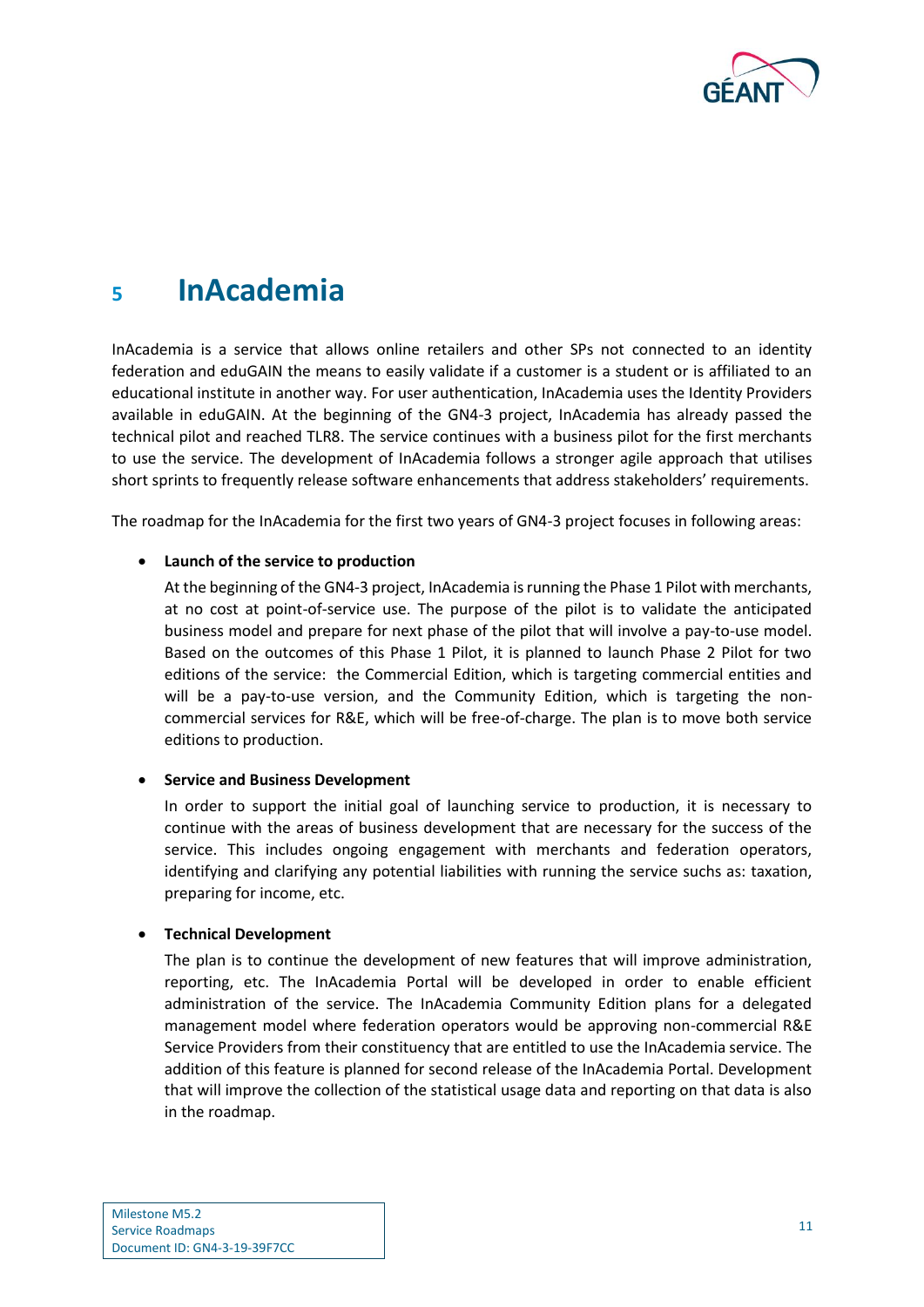

## **Continuous Operations and Support**

Continue the operations of the service that is used in pilot and later in production service.

The timeline for the InAcademia roadmap is available online [\[Roadmap\]](#page-17-8).

Milestone M5.2 Service Roadmaps Document ID: GN4-3-19-39F7CC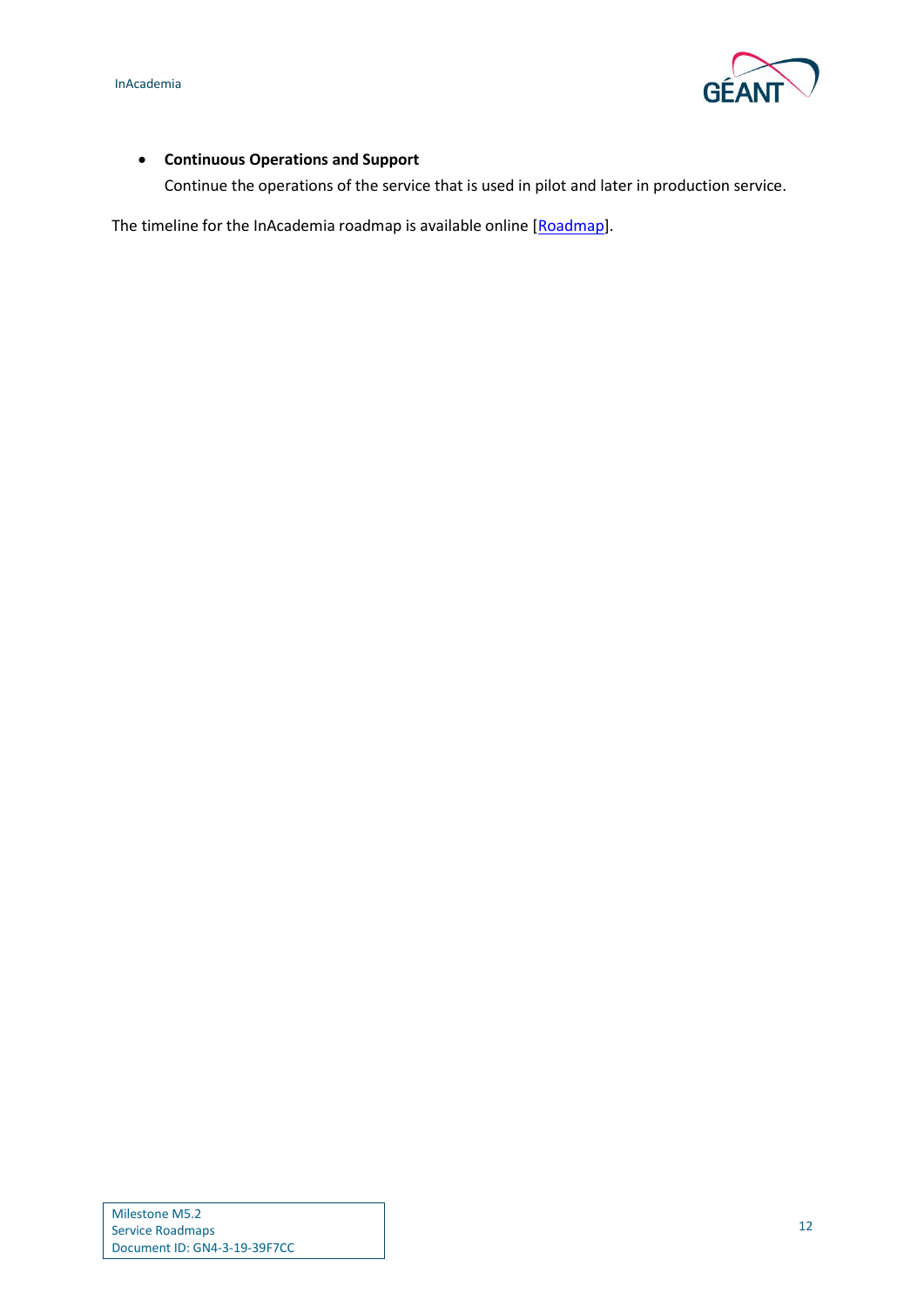

# <span id="page-14-0"></span>**<sup>6</sup> T&I Incubator**

The roadmaps that were presented in previous sections are concentrating on plans within each of the T&I services delivered via the GÉANT project. Another important area of development in the T&I area is within the T&I Incubator task. While the methodology and plans for the Incubator will be published in a separate Milestone document, for the sake of giving the complete overview of the T&I developments, the activities that will be part in the first development cycle of the Incubator are briefly described here.

The Incubator task was conceived to facilitate work on new ideas or potentially disruptive T&I technologies that are considered sufficiently mature within the project's TRL constraints. The requirement was for the incubator to deliver in an agile manner, therefore it functions by running a limited number of activities within incubator cycles that typically last six months.

Activities that are part of the first incubator cycle in 2019 are:

### **Community Tagging (Pixie Dust)**

Research communities need to express and potentially share certain trust marks on identity and service providers. These trust marks may differ from existing trust marks issued by identity federations or may be put in to complement existing ones. The objective of this activity is to propose and implement a technical solution that matches the requirements as described by the Sirtfi community, and investigate the usability of the solution for research communities and the impact of the solution on identity federations.

### **Cryptech HSM**

The Cryptech Hardware Security Module devices are of interest as these intend to offer a HSM where all components, both hard- and software, are open source. It is also expected that these devices will be significantly cheaper compared to existing commercial offerings. This activity investigates the usability of recently developed Cryptech HSM modules for various T&I use cases in eduGAIN, eduroam, eduTEAMS, InAcademia and generally for federation operations.

### **Discovery Pilot**

This activity is a continuation of the IdP discovery work that was started in GN4-2 in the eduTEAMS and IdP Discovery subtask. It gathers requirements and works with the RA21 initiative towards an implementation that can become a service in the GÉANT project.

### **IdP as a Service Business case**

The GN4-2 project developed a prototype to offer an IdP-as-a-Service solution for hosted IdPs. This incubator activity investigates the business case of this solution to determine if this solution could be made into a sustainable service offering.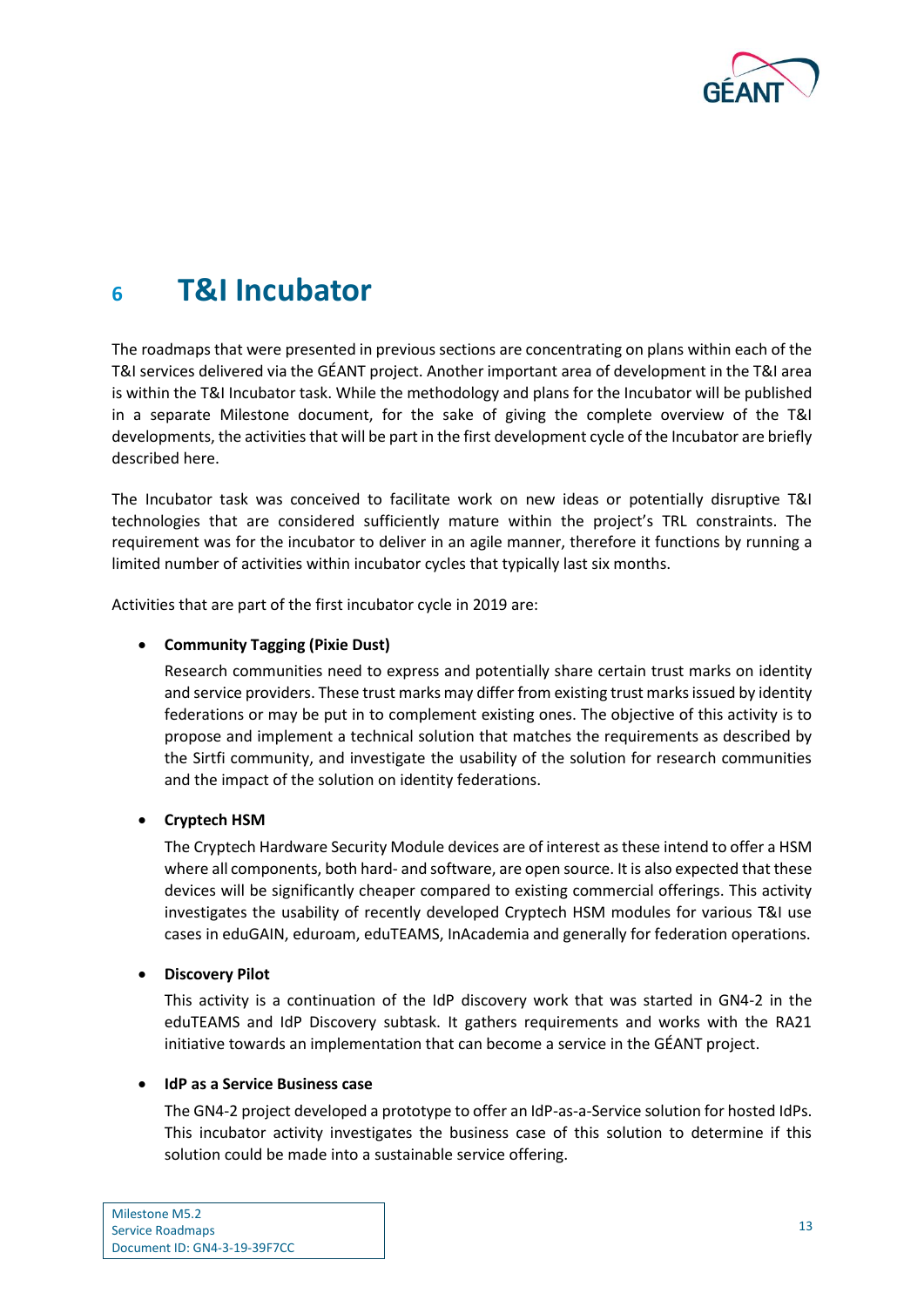

### **ORCID as IdP of last resort**

Many research collaborations and campus services need a solution to deal with guest identity, as in many cases not all users are members of the academic identity federations. This activity aims to continue the work started in eduTEAMS (during the GN4-2 project), where a guest IdP solution, IDhub, was piloted. A new aspect of this approach is close collaboration with the eduTEAMS team and ORCID. As a side-effect of the discussion with ORCID, GÉANT has joined the ORCID consortium.

### **Second Factor Authentication - Distributed Vetting**

The GN4-2 eduTEAMS project conducted a pilot with the deployment of a Step-up Authentication Solution for the LifeScience community. However, one of the challenges identified in GN4-2 was the process of vetting second factor tokens in case the participants of a research community are distributed across the EU or further. This activity investigates together with research communities how the token registration can be scaled for scenarios where participants are distributed across the EU and beyond.

### **Shibboleth OIDC Extension**

The Shibboleth OIDC Extension was developed as an extension to the Shibboleth IdP to allow the OpenID Connect (OIDC) protocol to be used in addition to the SAML2 protocol. This activity invests in further support and development of this extension, and in parallel will begin a dialog with GÉANT service activities and the Shibboleth Consortium to fully sustain the current product.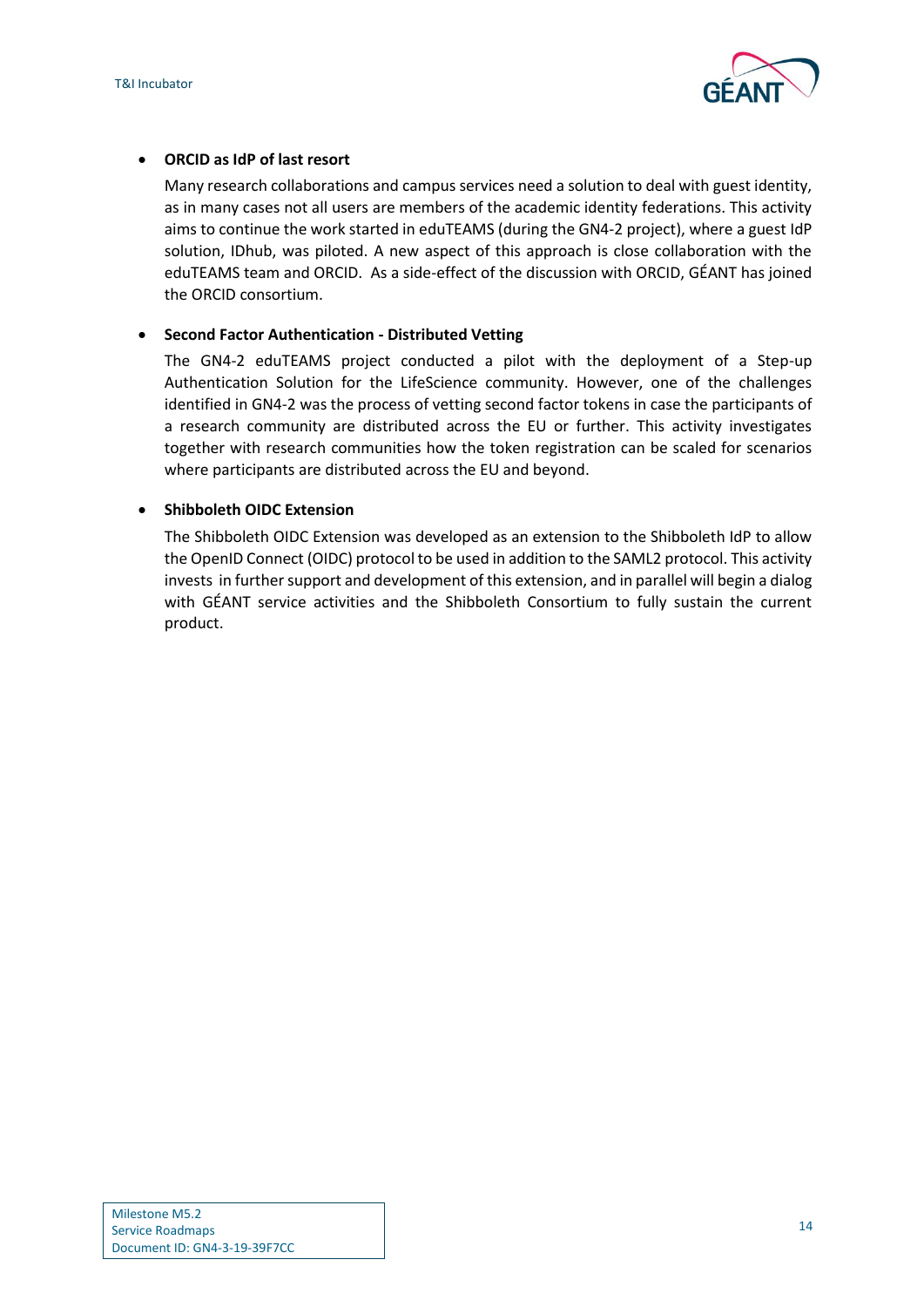

# <span id="page-16-0"></span>**<sup>7</sup> Conclusions**

This milestone document has collected the roadmaps for the T&I services that are delivered via WP5. It has also demonstrated how the service delivery is supported by other teams in the GÉANT project. The document has presented the position on services delivery and evolution for 2019 and 2020, including committed and aspirational goals. These will be periodically reviewed, and the roadmap will be updated to track the goals, and to add inputs from the incubator activity and requirements from the community via the consultation activities that are planned.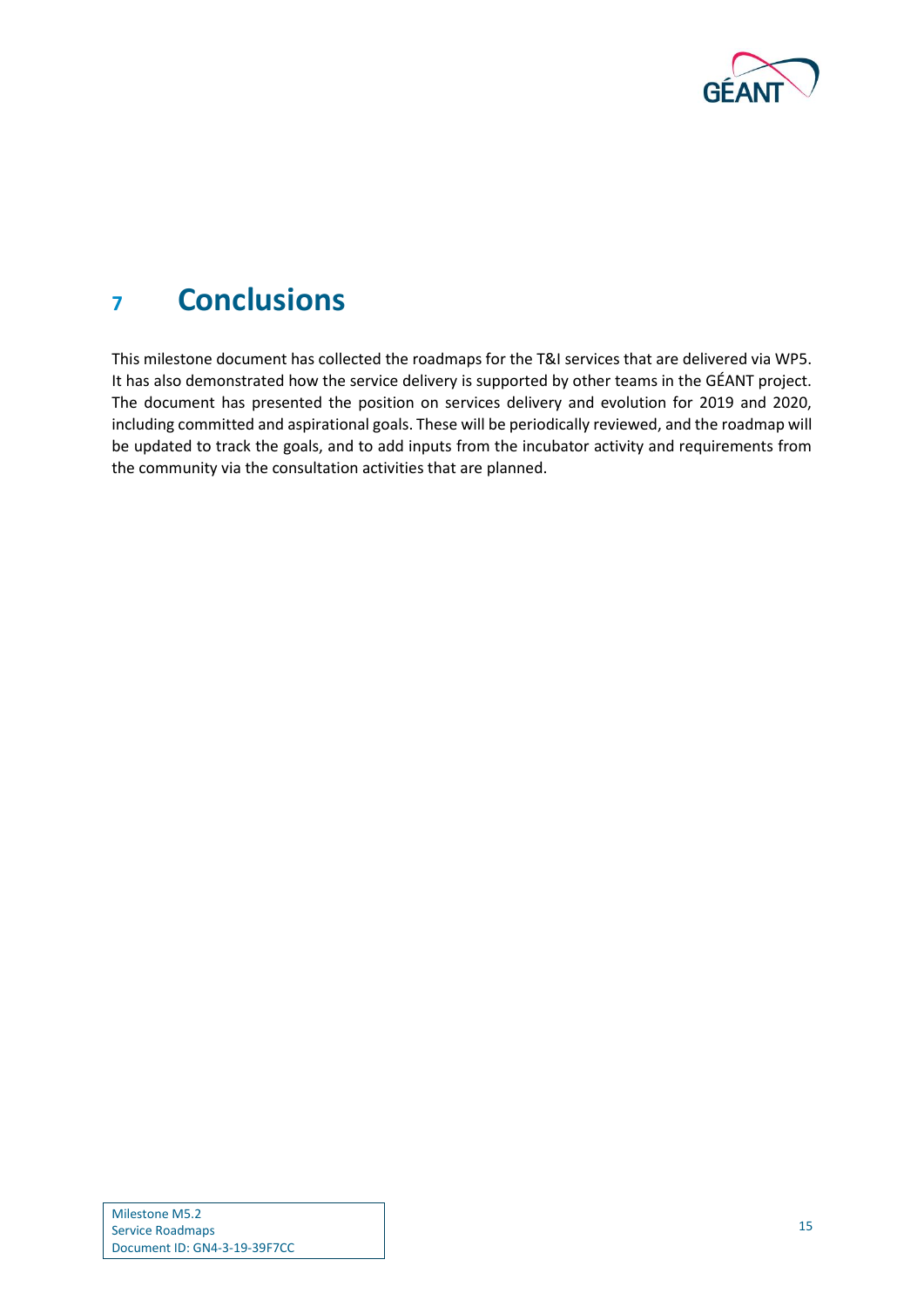

# <span id="page-17-0"></span>**References**

<span id="page-17-14"></span><span id="page-17-13"></span><span id="page-17-12"></span><span id="page-17-11"></span><span id="page-17-10"></span><span id="page-17-9"></span><span id="page-17-8"></span><span id="page-17-7"></span><span id="page-17-6"></span><span id="page-17-5"></span><span id="page-17-4"></span><span id="page-17-3"></span><span id="page-17-2"></span><span id="page-17-1"></span>

| [CAT]              | https://cat.eduroam.org                                               |
|--------------------|-----------------------------------------------------------------------|
| [DB]               | https://monitor.eduroam.org/db_web                                    |
| [eduGAIN]          | https://edugain.org/                                                  |
| [eduGAIN-Profile]  | https://wiki.geant.org/display/eduGAIN/eduGAIN+SAML+Profile           |
| [eduPKI]           | https://www.geant.org/Services/Trust_identity_and_security/eduPKI     |
| [eduroam]          | https://www.eduroam.org/                                              |
| [eduManIdP]        | https://www.eduroam.org/eduroam-managed-idp/                          |
| [eduTEAMS]         | https://www.geant.org/Services/Trust_identity_and_security/Pages/eduT |
|                    | EAMS.aspx                                                             |
| [eduTEAMS_roadmap] | https://trello.com/b/71wU60QV/eduteams-roadmap                        |
| [Entities]         | https://technical.edugain.org/entities                                |
| [Host]             | https://hosted.eduroam.org                                            |
| [InAcademia]       | https://inacademia.org/                                               |
| [MDS]              | mds.edugain.org                                                       |
| [Monitor]          | https://monitor.eduroam.org                                           |
| [NISO]             | https://www.niso.org/                                                 |
| [Roadmap]          | https://wiki.geant.org/display/gn43wp5/T&I+Services+Roadmaps          |
| [STM]              | https://www.stm-assoc.org/                                            |
| [Tech]             | https://technical.edugain.org                                         |
| [Validator]        | validator.edugain.org                                                 |